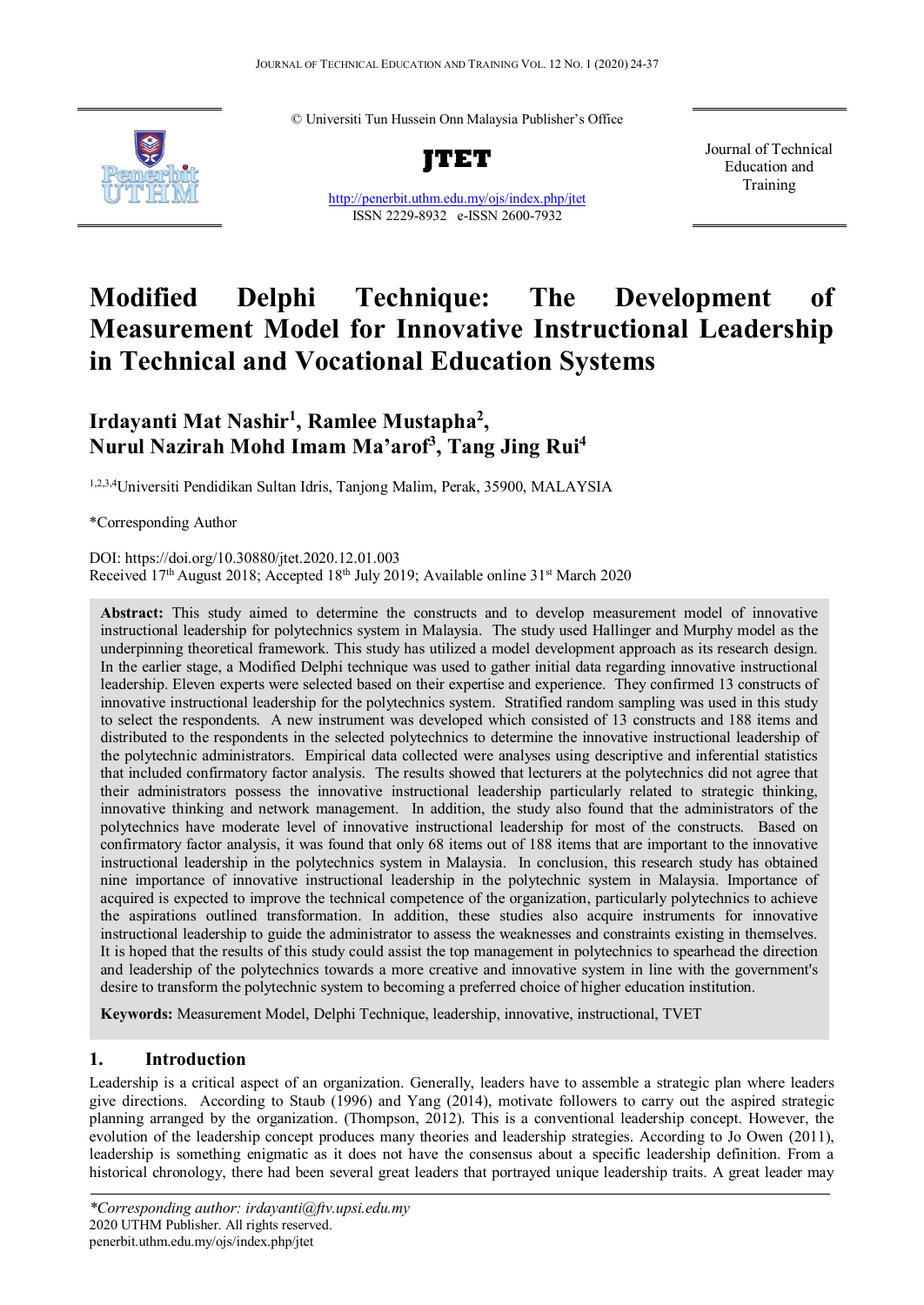have to have leadership skills like Genghis Khan, Nelson Mandela and Niccolo Machiavelli. Genghis Khan was very skilled in terms of setting war strategies till he was able to unite Mongolians and then founded the Mongolian Empire by conquering a huge part of Asia, including North China (Jin Dynasty), West Xia, Central Asia, Persia and Mongolia. Nelson Mandela was famous for being a leader who fought for independence through anti-apartheid activities which ended the white minority regime and discrimination towards black people in South Africa (Zoll, 2012). Whereas Machiavelli was famous for his political theory in retaining ruling powers (Avolio, Walumbwa, & Weber 2009). By looking at these successes, one can figure out how amazing these leaders were even though they had different leadership traits.

The innovative theory was said to have sparked by Joseph Schumpeter in the early 20<sup>th</sup> century. He was an economic and political thinker. He believed that innovation is the key to economic development. He also pictured a new innovative action replacing old innovations as creative destruction where innovative development cannot be avoided with economic continuity. Therefore, an investment of innovative individuals is critical to generate economic development (Schumpter 1942). Romer (1997) stated that economic development will not be stable without an innovative leader because leaders need creative and innovative ideas to develop an organization.

According to Bennis and Goldsmith (1997), to instill an innovative culture, leaders need to give incentives to employees that contribute ideas that are non-conventional and out of the box. Fisk (2010) stated that an idea is valuable in determining the success of a company or organization. The former president of the *Massachusetts Institute of Technology* (MIT), Charles technique (1997) also voiced out that future competitions depend on who is able to create a new idea and build innovation. A proactive, innovative and competitive leader is highly needed in the era of globalization. (Bradt 2011; Husnuzan 2012; Ramlee 2013). Globalization is a phenomenon specific to human behavior in which companies and organizations are racing to create success or they will be left behind. (The Levin Institute 2015). The presence of Information and Communication technology has fastened globalization changes (Anderson 2010). The rapid world economy in the era of globalization has caused leaders to be competitive and innovative.

Uncertainty and great competition in the world economy need a country like Malaysia to continue competing in a global level. Model Baharu Ekonomi (MBE) was introduced and focused on increasing the productivity of organizations. However, it is not easy to reach that objective. Leaders need to constantly be able to come up with new creative and innovative ideas where they will be able to break through, think outside of the box and beyond the limit. (Harrari 2007; Marianne Abib-Pech 2013). According to MBE, the government needs to outline a few main strategies to develop and maintain Malaysia as a high-income earning country. In one of the strategies, the government attempted to elevate tertiary education by transforming technical and vocational education. (PTV). Although many strategies have been carried out there are still a few weaknesses in the PTV system including the polytechnic system. A few experiments show that polytechnic administrators still practice conventional leadership without inserting creative and innovative elements in organization management. (Azila & Rohana 2011; Zuraidah 2013). Therefore, it is critical to evaluate PTV's leadership, especially in a polytechnic system.

#### **2. Overview of Leadership**

Even during ancestral times, the nature of protecting and cooperating has existed in human's mannerism. This cooperation can be seen in society's way of defending lives against ferocious animals and surroundings. That is where the nature of cooperation and leadership come from. Those appointed as leaders from a particular community were said to be strong and brave until there comes an arrangement agreed together. For example, a leader had to be born from a noble family, healthy, strong, brave, and wise, have influence and a few others. Until now leaders need to have specific requirements because leaders are meant to lead a group. (Gardner & Laskin 2011)

Several theories explain the concept of leadership. The genetic theory explains that the root of leadership is a trait that is passed on from generation to generation, usually from a father to a son (Weatherford 2005) The social theory is that a leader can be chosen and shaped, in other words not through inheritance but each individual is able to be a leader (Weatherford 2005). Scholars and philosophers have written about the characteristic of a leader and their roles since the beginning of human civilization. Plato in the renowned book *The Republic* displayed the life story of Plutarch. Plutarch was a Greek historian that wrote about the life and heroic characteristics of Greek leaders such as *Alexander the Great.*  According to Plutarch, leadership depends on specific traits and this is according to leadership that they possess and according to leadership history that was passed down and followed to be used as a guide in the reap of the ruling. (Stumpf & Fieser 2012)*.*

In the  $21<sup>st</sup>$  century, there have been several leadership theories such as distributed leadership that focus on the distribution of several different expertise in an organization. (Harris, 2002). According to Harris (2002), distributed leadership is the tendency for higher-ups to distribute work to followers based on expertise, skills, and knowledge of the particular follower. However, he stressed that the key factor of a successful distributed leadership depends on how it is made easier, moved and given support. Next, everlasting leadership founded by Hargreaves and Fink came about in the year 2003. Hargreaves and Fink (2003) defined everlasting leadership as an initiative among leaders and followers in developing organizations without affecting the development and other environments now and in the future. Everlasting and distributed leadership has led to a new dimension in education. Everlasting and distributed leadership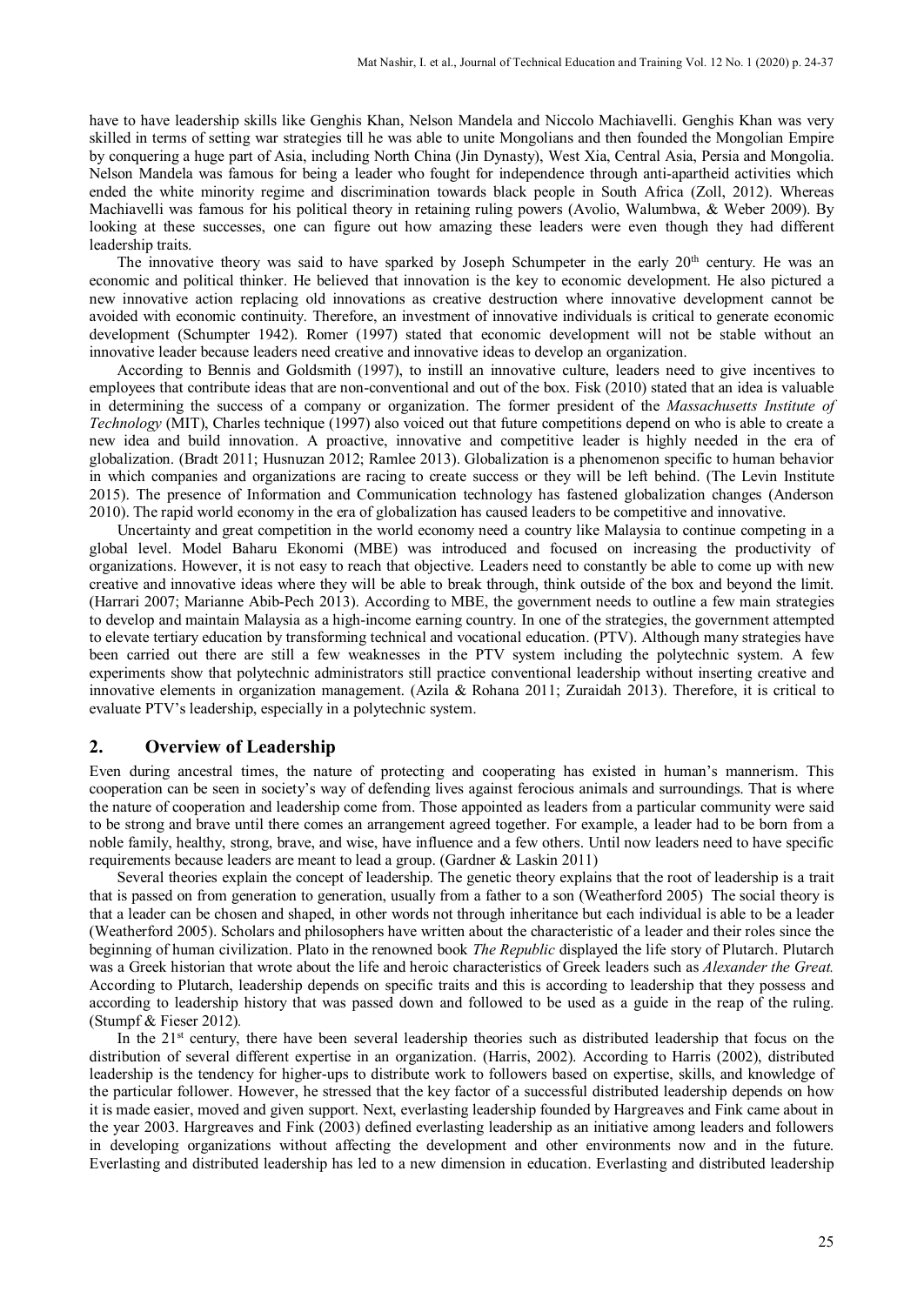are connected based on the practice and principle that are more open and emphasize on continuity as well as collaboration in an organization.

Furthermore, innovative leadership that was expanded by Sloane (2007) classified innovative leadership as a new approach in developing an organisation. Innovative leadership supports the accomplishment of the mission and vision of an organization or group by using technology and new processes. Innovative leaders need to have an innovative mindset to ensure continuous success and retain to be competitive (Kapsali 2011). The need for innovation in an organization has led to a new focus on the roles of leaders in creating strategies and a more creative venture. Next, several other leadership theories such as Prime Leadership, Resonant Leadership, Futureristic Leadership and Digital Leadership. Although many theories and leadership models have been developed researches had chosen Instructional Leadership and Innovative Leadership as a core in this research. This is because the researched polytechnic is an institution that is involved with the teaching and learning process where it is important to be more creative and innovative in the future. Therefore polytechnic needs to have instructional organization management that is more creative and innovative to increase polytechnic quality in a more competitive direction.

#### **3. Methodology**

Research design has two aims which are to prepare answers to research questions and to control variables (Chua 2009; Kahn 2006). This research is a model development. According to Richey and Klein (2007:65), a model development type of research is the systematic study of design, development and evaluation processes to establish an empirical basis for creation of instructional and non-instructional products and tools and new or enhanced models that govern their development. Model development type of research aims to build a model, software, instructional or non-instructional product, tools or new module. Richey, Klein and Nielson (2004) explained that a model development research involved design, development, evaluation and the whole or a part of a process of a certain section. In the context of this research, researchers use design research which is product research because this research constructs a measurement model that involves design process, development and evaluation. These levels of model development in first type research are carried out because each level is dependent to produce measurement models.

In the first phase, this research uses the Modified Delphi technique to achieve the initial results regarding innovative instructional leadership. The Modified Delphi is a cycle series technique with specialists that are chosen to predict future events and to achieve a unanimous agreement (Custer 2000). To develop construct and an item regarding the innovative instructional leadership in Malaysia's polytechnic system, researchers have used the Modified Delphi technique to develop the construct and item with specialists from the reinforced polytechnic leadership in Malaysia. Skulmoski et al., (2007) and Custer (2000) stated that this technique is suitable for roaming and exploring construct development from the specialists' perception including a literature review. Besides that, this technique also aims to form an agreement among the specialists regarding the issue. This was certified by Loo (2002) and Christensen (2011) that through such technique, the agreement among the specialists will be obtained for the confirmation of domain or future construct development. The rational use of such technique compared to other techniques is the agreement in getting specialists' point of view towards an item without the need to face others, thus the identity of each chosen specialist will be kept confidential which will allow the specialist to freely give their point of views and mark the given modifying scale based on their professional knowledge. The data received from the Modified Delphi panel of specialists are used for the construct development and item in this leadership research.

When the instrument research is constructed based on Delphi's specialist, it should be verified and administered to the target sample which is the polytechnic administrators. The research instrument constructed a set of questionnaires where the data gained from the sample using questionnaires can involve more, wider and thorough respondents. Zainuddin (2012) specified that the main benefit of the questionnaire is that if it is presented well, it can produce a more trusted result. This research uses a questionnaire that is build based on the construct that has been verified by a Modified Delphi panel that was carried out in the earlier phase. According to Mohd. Majid (2005), the use of questionnaire towards a larger population is more practical and effective, saves time and money as well as its execution. Questionnaires are said to be easy to be administrated and are easy to be understood by respondents. Next, the developed questionnaires are distributed to samples in five polytechnics that were randomly chosen to obtain confirmatory factor analysis value (CFA) by developing the innovative instructional leadership measurement model in the context of the polytechnic.

#### **3.1 Research Implementation Procedure**

The research implementation procedure explains the implementation of four phases in developing the measurement model which is the first phase until the fourth phase. Diagram 1 shows the executing procedure of those phases. The first phase involves the research definition process that covers the determining process, development and purification of the construct. This stage is very important in ensuring that a valid conclusion can be obtained from the research carried out (Hair et al., 2010). Researchers determined the constructs used in this research by adapting past researches and redeveloped it by using the Modified Delphi technique. Interview sessions with experts have been carried out to determined and develop the items and constructs.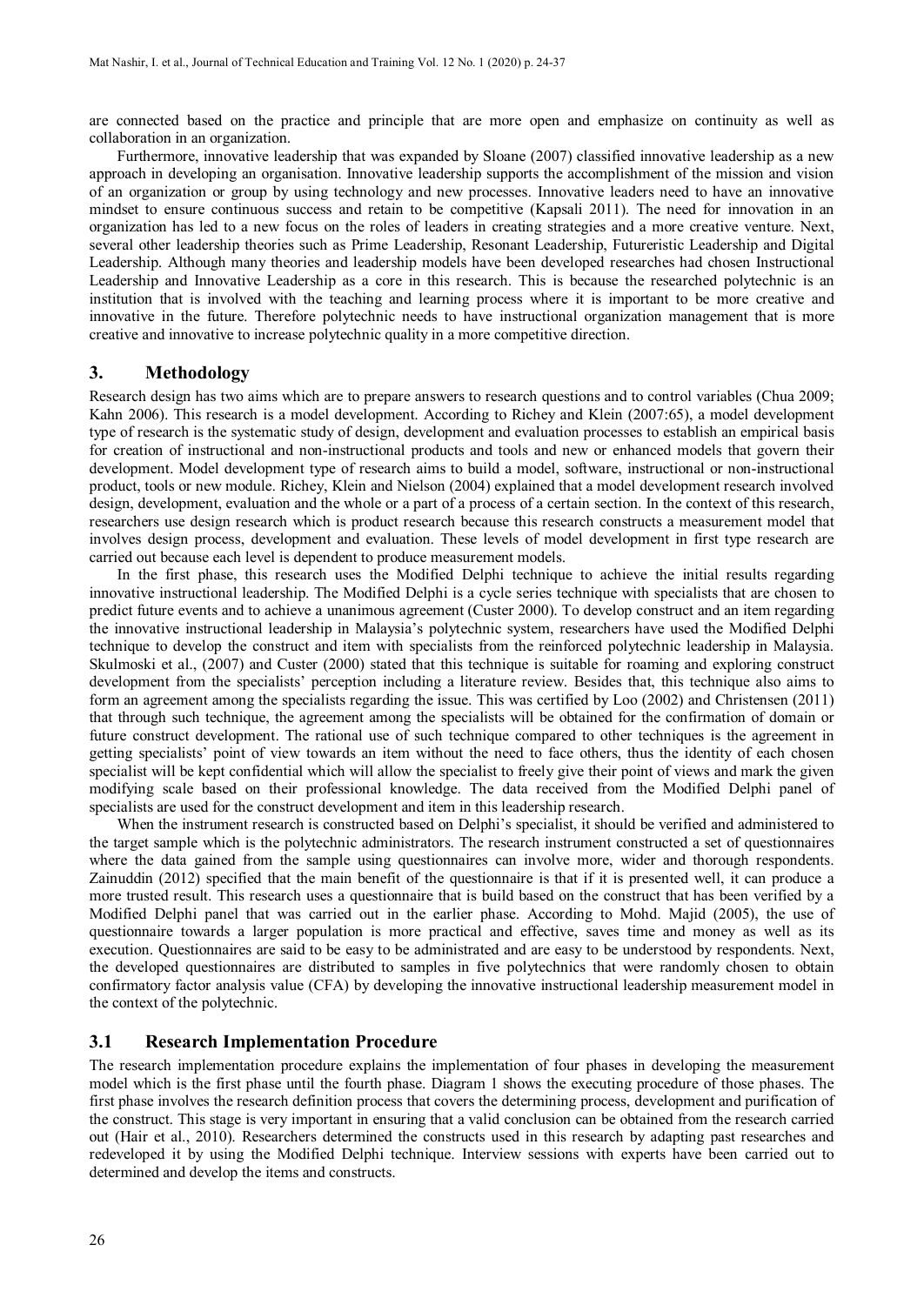The second phase covers the determining process such as research design, location, population sample technique, analysis unit and the determination as well as the execution of data collecting procedure. The third phase involves the process and development of a research instrument to be distributed to target samples in five chosen polytechnic based on random stratified samples. Based on the empirical data that was collected using the research instrument, the measurement model has been developed and tested. It also involves the determining relationship between the latent variable and the observed variable. The fourth phase includes the development process and validity assessment of measurement model based on the comparability model guides, convergent validity determination, discriminant and nomological.



**Fig. 1 - Research Execution Procedure**

## 3.1.1 Phase 1: Research Construct Definition

Defining the research construct is the main step in ensuring the chosen item in the research is able to measure each construct accurately (Hair et al. 2010) as pictured in Fig. 1.

#### 3.1.2 Phase 2: Designing the Empirical Research

This phase involves the data collection process for the empirical research that covers the research design, credibility, normality, population and the sampling technique as well as data collection procedure. Besides that, the tests to satisfy the Confirmatory Factor Analysis (CFA) were also carried out in this stage.

#### 3.1.3 Phase 3: Determination of Measurement Model

The measurement model is formed by the relationship of the latent variable, indicator variables and variant errors. The compatibility of the measurement model with research data is important because it shows the credibility of the development of the measurement model. If measurement models are not compatible with the research data then the built measurement model is not valid. Therefore, the first step in the Confirmatory Factor Analysis (CFA) is to determine the compatibility of measurement models. The results of this analysis show the credibility of indicator variables (data that was obtained from respondents through questionnaire items) represent the latent variable concept in the measurement model. In other words, if the confirmatory factor analysis result shows that the items do not represent the resilient latent variables significantly. The resilient measurement model is said to be unreliable and the confirmatory factor analysis, therefore, has no meaning. Since indicator variables usually are formed from questionnaire items, researchers need to ensure that those items have high credibility because an item that has low credibility will affect the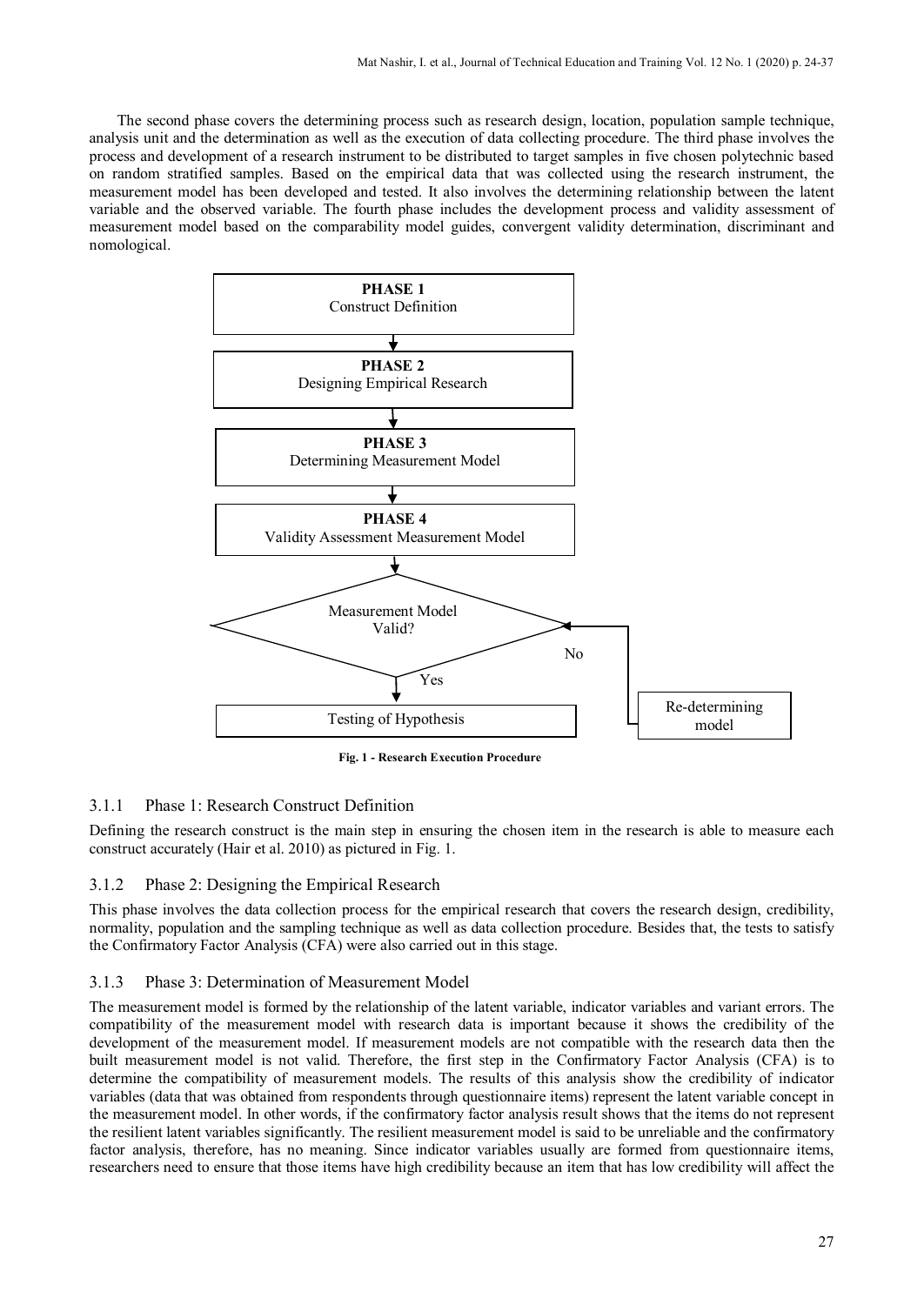decision-making of the measurement model development. Therefore, the results of CFA's credibility is very important (Hair et al. 2010).

Confirmatory Factor Analysis (CFA) was carried out using the software *Analysis of Moment Structure* (AMOS) 20.0 version. This analysis aims to determine the suitability of 13 constructs that were developed and can be used to administer the polytechnic system in Malaysia. All items loaded in the CFA measurement model need to achieve convergent validity (Hair et al. 2010). Three indicators were used to evaluate the convergent validity which is based on the weighting factor value  $(\lambda)$  more than >0.50 (Hair et al. 2010), the extracted average variant value of each construct  $\geq$  0.50 (Fornrll & Larcker 1981; Hair et al. 2010), and the credible construct value  $>$  0.60 (Hair et al. 2010). Besides that, comparability (good fit) between construct and research data model CFA is determined based on the combination of at least one *Absolute Fit Indices* and one *Incremental Fit Indices* (Hu & Bentler 1999; Hair et al. 2010).

#### 3.1.4 Phase 4: Assessment Validity Construct of Measurement Model

The validity of the construct shows the validity of items in measuring a latent construct. This means that the validity of the construct is closely related to the accuracy of measurements. Constructs that reached an acceptable level of validity shows that measuring items obtained from research samples truly describe the nature that exists in a population. There are three forms of construct validity which are convergent validity, discriminant validity and nomological validity. Convergent validity shows how far the item for a construct, in general, can contribute several variants for that particular construct (Hair et al., 2010). There are three methods to measure convergent validity which is through the determination of standard weighting factor value, extracted average variant and credibility of the construct (Hair et al., 2010; Fornell & Lacker 1981).

A discriminant validity shows how far unique is that particular construct. A discriminant validity indicator can prove how a particular construct is truly different from other constructs based on the studied phenomenon (Byrne 2010; Hair et al., 2010). There are two methods to measure discriminant validity. The first method is to make a comparison between the average value of extracted variants (AVE) and the construct that has a squared correlation value  $(r^2)$ (Fornell & Larcker 1981; Hair et al., 2010) for both the tested construct. The squared correlation value is obtained through both the squared correlation value from two constructs. To fulfil the need for discriminant validity between constructs, the AVE value needs to be bigger than the squared correlation value (Byrne 2010). The determining method for discriminant validity is used for the whole measurement model. The second method to determine discriminant validity is when there are no cross-loading happening between observation variables or error terms in a model that reached a good correspondence (Hair et al., 2010). This method is used for the measurement model developed for each construct. Nomological validity determined the level of relationship between the construct that have been accurately tested whether it is according to a theoretical forecast or backed up literature (Hair et al., 2010).

## **4. Finding and Analysis**

In the development phase of this construct, the first stage is the requirement analysis where researchers have collected past researches related to this. After the collection of the materials, the interview protocol inventory has been developed and went through the validation process by three experts as well as the declaration form was distributed to those involved. The expert panel to be interviewed has been determined. Interviews have been arranged. Once done interviewing the 11 experts, the findings were analysed and coded. The codes were arranged in the questionnaire to be distributed to the previous experts for the second and fourth cycles. Based on the interviews with the 11 experts based on the protocol inventory, the experts were in the opinion that 13 out of the following 17 constructs need to be in the questionnaire for the second cycle. The construct before the interview (17 constructs) and after the interview (13 constructs) are displayed in Table 1.

| <b>Item</b>    | <b>Indicators before Interview</b>         | <b>Indicators after Interview</b>             |
|----------------|--------------------------------------------|-----------------------------------------------|
|                | Setting vision and mission                 | Setting vision and mission                    |
| $\mathfrak{D}$ | Providing necessities and verification     | Providing necessities and verification        |
|                | Concerns                                   | Concerns                                      |
| 4              | Self-personality                           | Self-personality                              |
|                | Creating a conducive environment           | Creating a conducive environment              |
| 6              | Managing educational management functions  | Managing educational management<br>functions  |
|                | Team work                                  | Team work                                     |
| 8              | Promoting the academic climate of learning | Promoting the academic climate of<br>learning |

**Table 1 - Developed Constructs**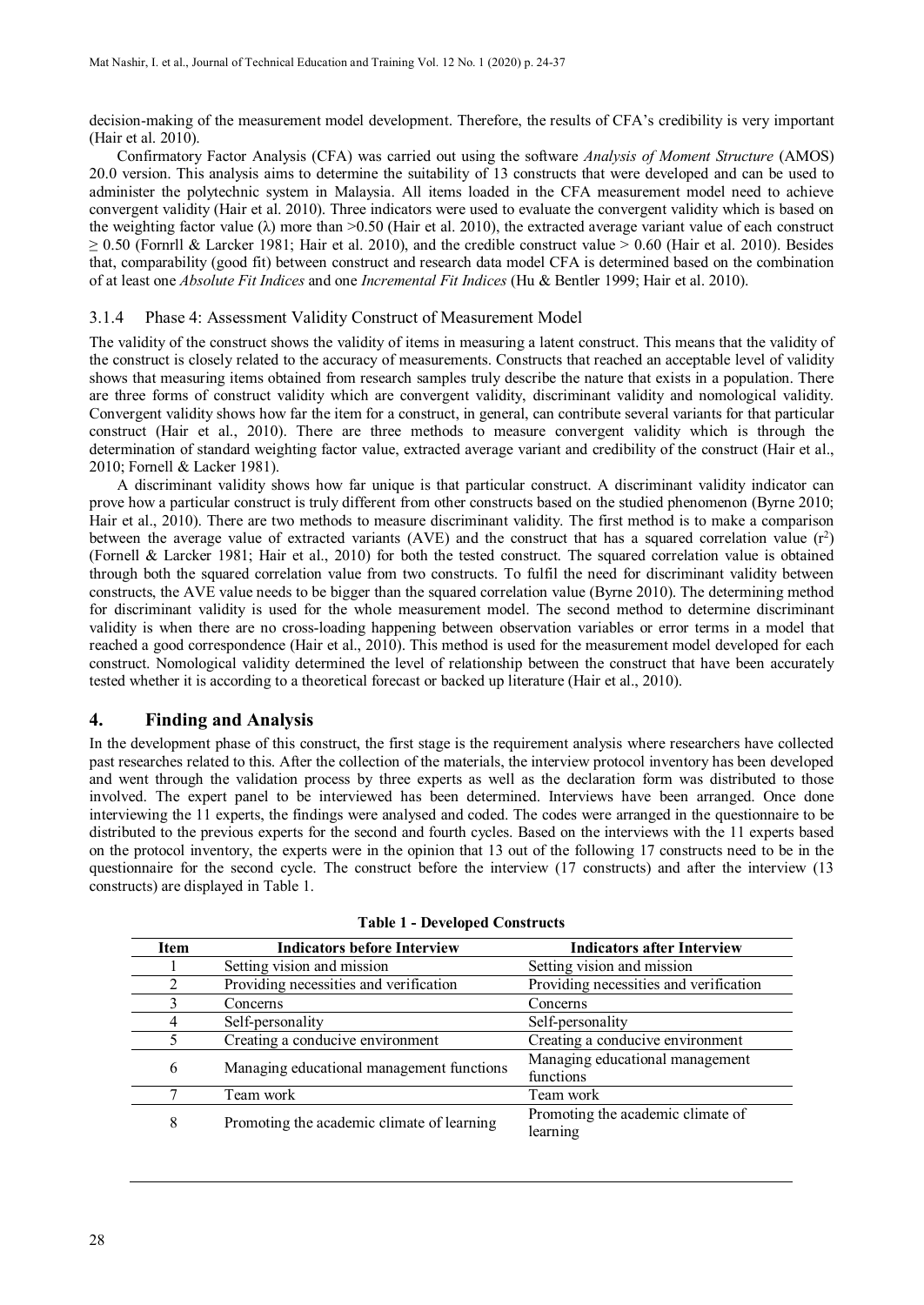| <b>Item</b> | <b>Indicators before Interview</b>        | <b>Indicators after Interview</b> |
|-------------|-------------------------------------------|-----------------------------------|
| 9           | Organizing abilities                      | Organizing abilities              |
| 10          | Monitor the teaching and learning process | Monitor the teaching and learning |
|             |                                           | process                           |
| 11          | Strategic thinking                        | Strategic thinking                |
| 12          | Innovative thinking                       | Innovative thinking               |
| 13          | Networking construction                   | Networking construction           |
| 14          | Class supervision                         | Not chosen by experts             |
| 15          | Clear pedagogical presentation            | Not chosen by experts             |
| 16          | Endurance                                 | Not chosen by experts             |
| 17          | Managing changes                          | Not chosen by experts             |
|             |                                           |                                   |

**Table 1 – (Continue)**

After 11 specialists returned the questionnaire that was distributed, the descriptive Centered Tendency Measurements analysis statistics were obtained which are median and range between quartiles (IQR). The median value 4 and 5 show the approval between specialists towards the items while IQR that shows the value 0 and 1 indicates the unanimous decision of specialists towards the items developed. Table 2 is the summary of item findings for the second, third and fourth cycle construct. Based on the level of approval, all 188 items reached a high level of approval which is the median value of 4 and 5 while the high agreement value is in the IQR value of 0 and 1. This portrays all 188 items are approved and agreed between 11 specialists in the fourth cycle.

|                | <b>Evcle</b>           |        |              |               |
|----------------|------------------------|--------|--------------|---------------|
| Item           | Construct              | Second | <b>Third</b> | <b>Fourth</b> |
| 1              | Setting vision and     | 11     | 9            | 9             |
|                | mission                |        |              |               |
| 2              | Providing necessities  | 13     | 13           | 13            |
|                | and verification       |        |              |               |
| 3              | Concerns               | 11     | 11           | 11            |
| $\overline{4}$ | Self-personality       | 12     | 12           | 12            |
|                | Creating a conducive   | 16     | 16           | 16            |
| 5              | environment            |        |              |               |
| 6              | Managing educational   | 16     | 16           | 16            |
|                | management functions   |        |              |               |
| 7              | Teamwork               | 16     | 16           | 16            |
| 8              | Promoting the academic | 15     | 16           | 16            |
|                | climate of learning    |        |              |               |
| 9              | Organizing ability     | 17     | 17           | 17            |
|                | Monitor the teaching   | 12     | 12           | 12            |
| 10             | and learning process   |        |              |               |
| 11             | Strategic thinking     | 18     | 18           | 18            |
| 12             | Innovative thinking    | 11     | 11           | 11            |
|                | Networking             | 17     | 21           | 21            |
| 13             | construction           |        |              |               |

**Table 2 - The followings are the Findings in the Second Cycle**

Based on the findings of the Delphi technique, the measurement model research consists of 13 constructs with 68 innovative instructional leadership items (IIL). Confirmatory analysis factor (CFA) with the 20<sup>th</sup> version of AMOS software used to verify and produce this measurement model. Table 3 is a short suggestion for CFA variables that was suggested by researchers to represent each variable that is needed to be analysed.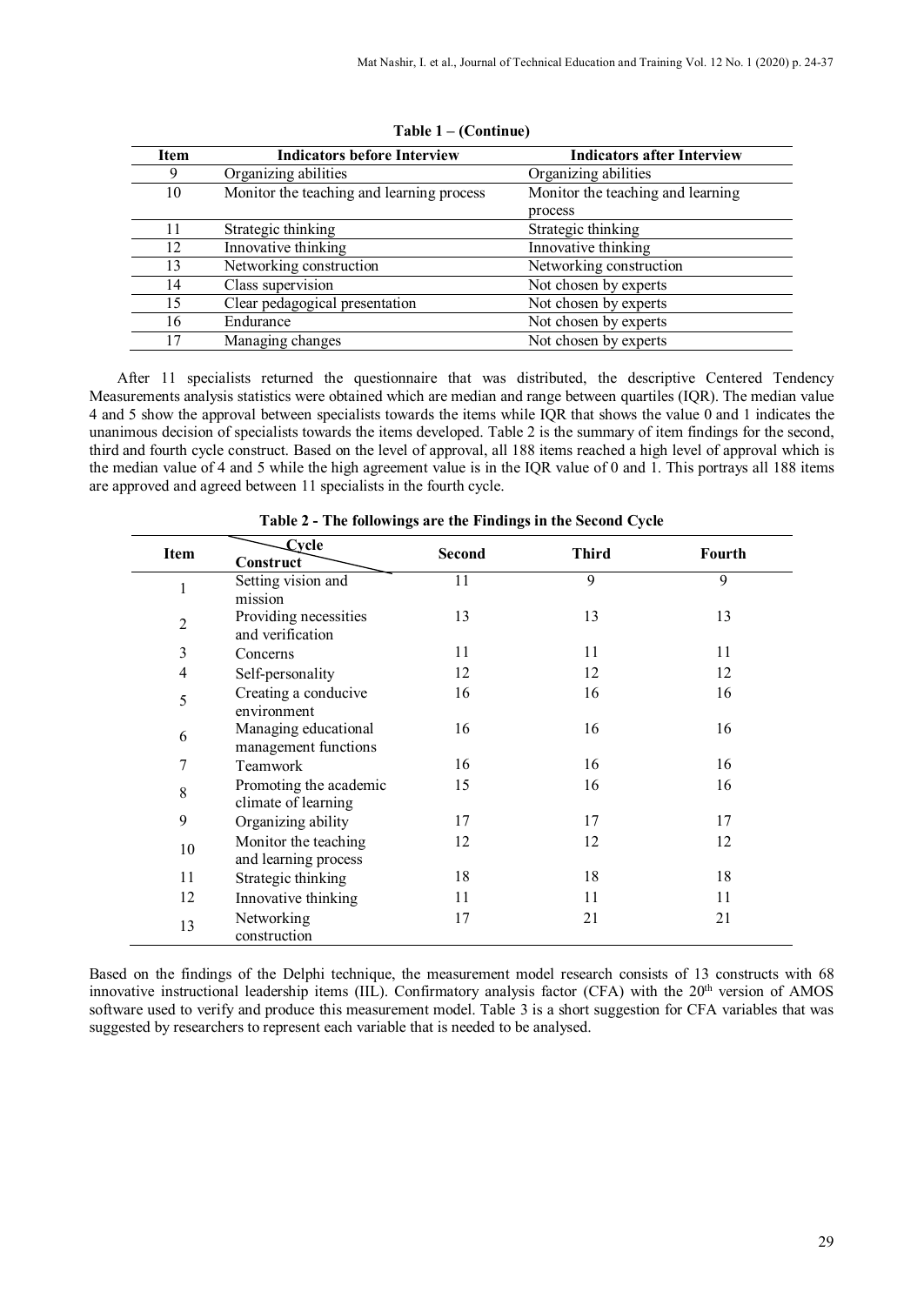| <b>Symbol</b>  | <b>Explanation</b>                                            |
|----------------|---------------------------------------------------------------|
|                | Strategic thinking construct element                          |
| 2              | Innovative thinking construct element                         |
| 3              | Strategic management construct element                        |
| $\overline{4}$ | Setting vision and mission construct element                  |
| 5              | Providing necessities and verification construct element      |
| 6              | Concerns construct element                                    |
| 7              | Self-personality construct element                            |
| $\,$ 8 $\,$    | Creating a conducive environment construct element            |
| 9              | Organizing educational management functions construct element |
| 10             | Team work construct element                                   |
| 11             | Promoting the academic climate of learning item element       |
| 12             | Organizing ability item element                               |
| 13             | Monitor teaching and learning process item element            |
| $i1-i8$        | Strategic thinking item element                               |
| $i11 - i22$    | Innovative thinking item element                              |
| $i29 - i33$    | Network construction item element                             |
| $i36-i42$      | Self-personality item element                                 |
| i49-i61        | Creating a conducive environment item element                 |
| $i70 - i75$    | Organizing educational management functions item element      |
| i79-i82        | Team work item element                                        |
| i100-i103      | Promoting the academic climate of learning item element       |
| i120-i125      | Organizing ability item element                               |
| i131-i135      | Monitor teaching and learning process item element            |
| i148-i152      | Strategic thinking item element                               |
| $i157 - i160$  | Innovative thinking item element                              |
| i172-i185      | Networking construction item element                          |

**Table 3 - Summary of Symbols Used in SEM**

Fig. 2 shows the items and the constructs that have reached a good comparability level. The analysis model in Table 3 shows that the model formed have reached a good comparability level based on the fixed indicator. (CMIN/DF=3.25, CFI=0.96 and RMSEA=0.06). This gives the justification that the data matches the measurement model that has been hypothesized in Table 3.

## **4.1 Validity of Constructs**

Based on Table 5 the weighting factor value has the highest credibility which is an item of 73 in the sixth construct which is to manage the functions of education management with the value 0.93. However, all items have a high weighting factor value of 0.73-0.93 therefore it adheres the internal credibility value of  $\geq 0.7$ . Next, for convergence validity, all items have high significant levels that satisfy the AVE value of 0.5 or higher for each construct. Lastly is CR which is the composite credibility value which satisfies the value of  $\geq 0.6$  for each construct. All the result finding values satisfy the IIL comparability model and is also in line with the opinions of (Hair et al., 2009) and (Bentler  $\&$ Yuan 2000) The second level innovative instructional leadership CFA model in Diagram 2 also shows that IIL construct has reached a discriminant validity where there aren't any items that are cross-loading or is redundant with other items (Hair et al., 2010). This shows that all items contained in this construct can unidimensional measure each construct as well as achieving validity and credibility that is required in the model development. In conclusion, this model has a good fit, convergent validity, discriminant, and a good composite credibility. This is based on the overall findings of the measurement model in Table 4 and 5.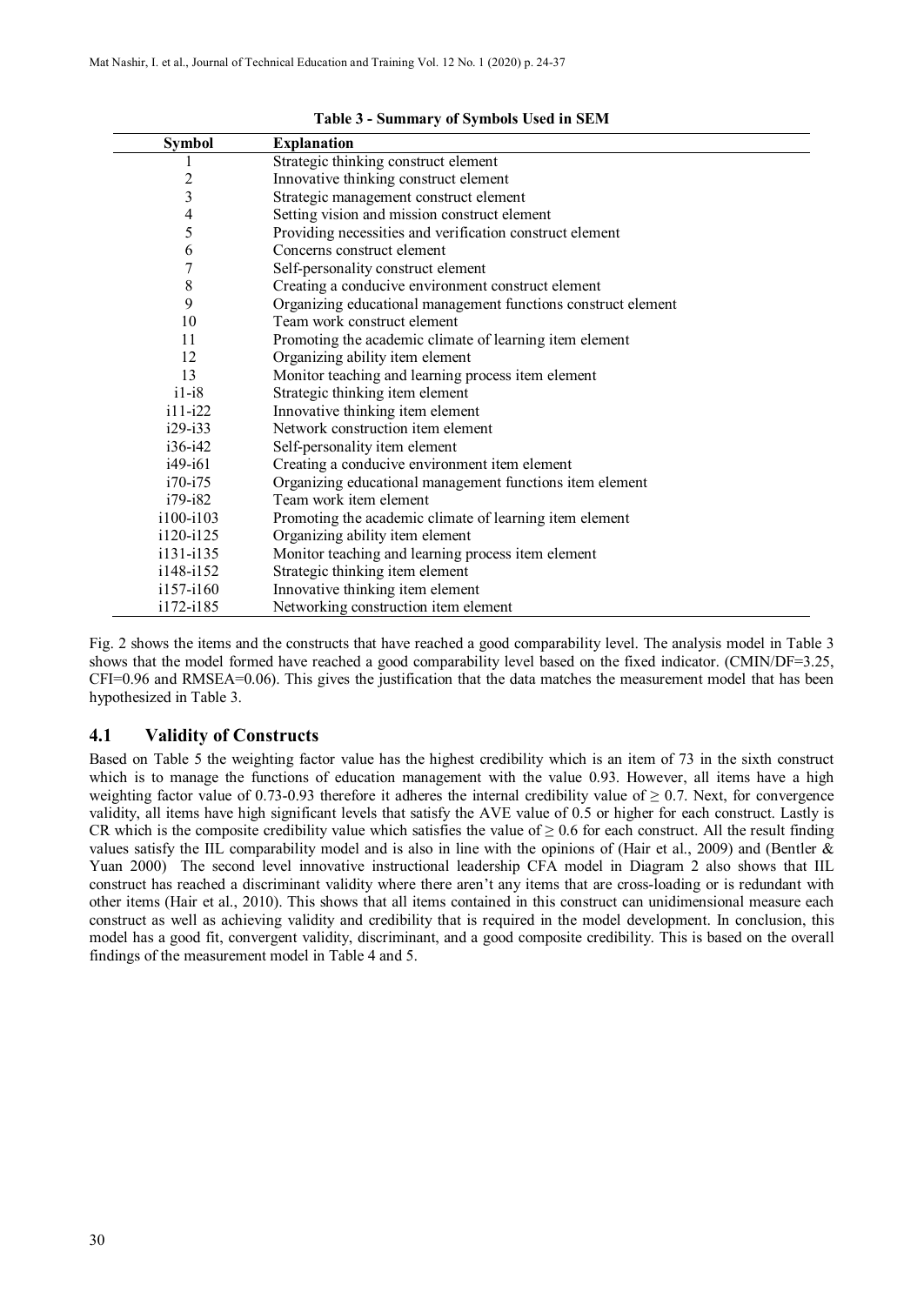

**Fig. 2 - Confirmatory Factor Analysis Measurement Model (CFA) Innovative Instructional Leadership (IIL)**

| Table 4 - Overall Good Fit Measurement Model of each Construct IIL |  |
|--------------------------------------------------------------------|--|
|--------------------------------------------------------------------|--|

| <b>Item</b>  | Construct                                      | <b>CFI</b> | <b>RMSEA</b> | <b>CMIN/df</b> | <b>GFI</b> |
|--------------|------------------------------------------------|------------|--------------|----------------|------------|
|              |                                                | $\geq 0.9$ | $\leq 0.08$  | < 5.0          | $\geq 0.9$ |
|              | Setting vision and mission                     | 0.99       | 0.01         | 1.07           | 0.99       |
|              | Providing necessities and<br>verification      | 0.96       | 0.08         | 4.45           | 0.95       |
|              | Concerns                                       | 0.98       | 0.08         | 4.99           | 0.98       |
|              | Self-personality                               | 0.99       | 0.06         | 3.26           | 0.99       |
|              | Creating a conducive environment               | 0.97       | 0.08         | 4.46           | 0.96       |
| 6            | Organizing educational<br>management functions | 0.98       | 0.07         | 4.73           | 0.98       |
|              | Team work                                      | 0.94       | 0.04         | 1.81           | 0.99       |
| 8            | Promoting the academic climate<br>of learning  | 0.99       | 0.08         | 4.43           | 0.99       |
| $\mathbf{Q}$ | Ability to organize                            | 0.95       | 0.03         | 4.40           | 0.99       |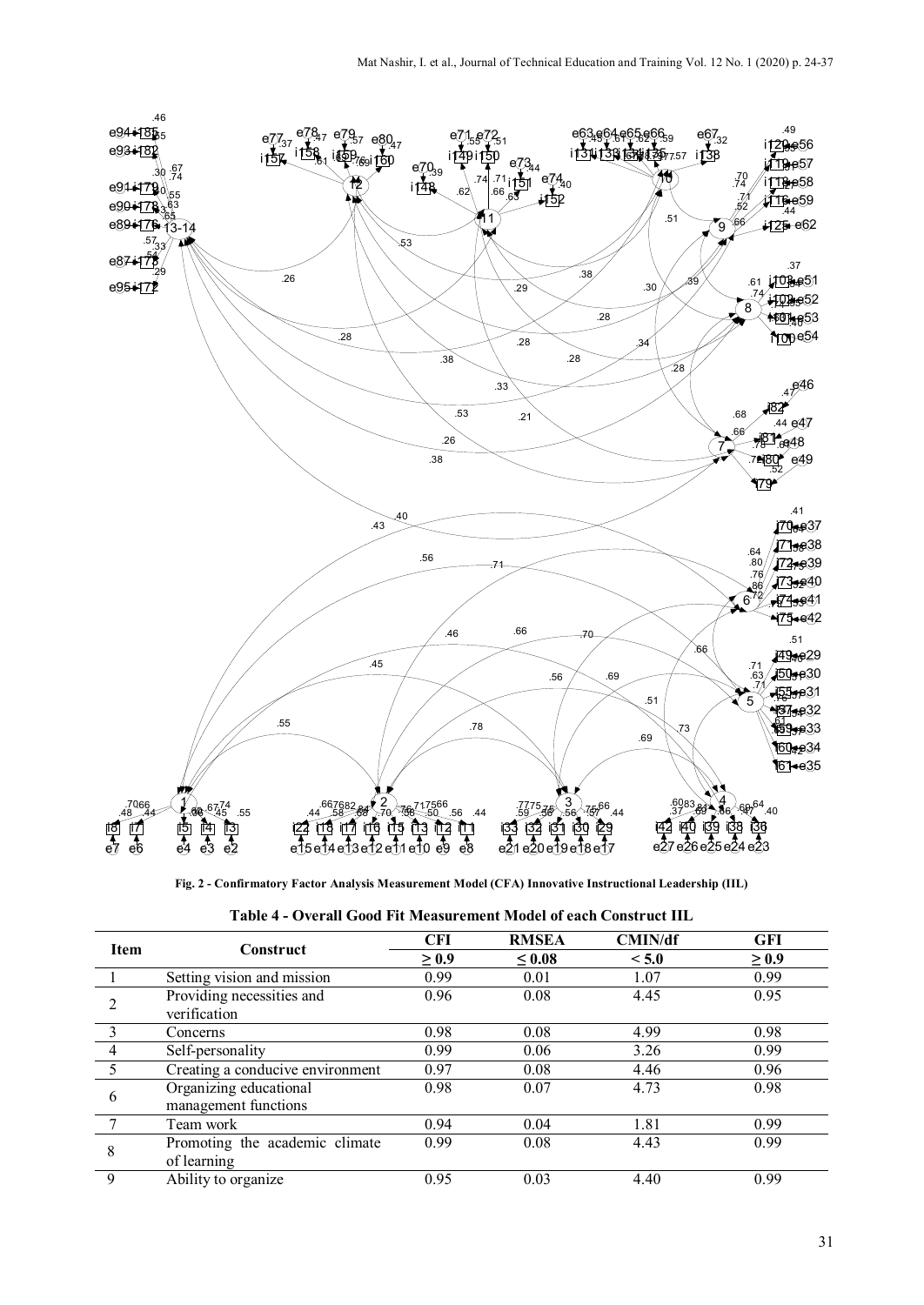|             | 1 apie 4 – (Continue)         |            |              |         |            |  |
|-------------|-------------------------------|------------|--------------|---------|------------|--|
| <b>Item</b> | Construct                     | <b>CFI</b> | <b>RMSEA</b> | CMIN/df | <b>GFI</b> |  |
|             |                               | $\geq 0.9$ | $\leq 0.08$  | < 5.0   | $\geq 0.9$ |  |
| 10          | Monitor teaching and learning | 0.98       | 0.07         | 4.06    | 0.99       |  |
|             | process                       |            |              |         |            |  |
|             | Strategic thinking            | 0.94       | 0.07         | 3.99    | 0.99       |  |
| 12          | Innovative thinking           | 0.95       | 0.04         | 1.71    | 0.99       |  |
| 13          | Networking construction       | 0.92       | 0.01         |         | 0.99       |  |

# **Table 4 – (Continue)**

### **Table 5 - Overall Good Fit CFA IIL Construct**

|              | <b>Hypothesized</b><br>measurement model | Recommended<br>values | <b>Source</b>                                                                              |
|--------------|------------------------------------------|-----------------------|--------------------------------------------------------------------------------------------|
| CMIN/df      | 3.25                                     | < 5.00                | Hair et al (2006); Steiger et al., (1985);<br>(McGrath 2011)                               |
| <b>CFI</b>   | 0.96                                     | > 0.90                | Bagozzi and Yi (1988); Hair et al., (2006);<br>Tanaka and Huba (1985); (McGrath 2011)      |
| <b>RMSEA</b> | 0.06                                     | ${}_{0.08}$           | Browne and Cudeck (1993); Hair et al.,<br>(2006); Zainudin Awang (2012);<br>(McGrath 2011) |

| Item           | Construct                                    | <b>Item</b>                                                                      | λ<br>(KC)<br>$\geq 0.7$                                      | <b>AVE</b><br>$\geq 0.5$ | pc/CR<br>$\geq 0.6$ |
|----------------|----------------------------------------------|----------------------------------------------------------------------------------|--------------------------------------------------------------|--------------------------|---------------------|
| $\mathbf{1}$   | Setting vision and mission                   | I4<br>I5<br>I7<br><b>I8</b>                                                      | 0.79<br>0.78<br>0.88<br>0.80                                 | 0.66                     | 0.89                |
| $\overline{2}$ | Provide necessities and verification         | 111<br><b>I12</b><br><b>I13</b><br><b>I15</b><br>I16<br>I17<br><b>I18</b><br>I22 | 0.75<br>0.73<br>0.78<br>0.77<br>0.86<br>0.84<br>0.76<br>0.65 | 0.56                     | 0.91                |
| 3              | Concerns                                     | I29<br><b>I30</b><br><b>I31</b><br><b>I32</b><br><b>I33</b>                      | 0.81<br>0.87<br>0.86<br>0.86<br>0.88                         | 0.74                     | 0.93                |
| 4              | Self-personality                             | <b>I36</b><br><b>I38</b><br><b>I39</b><br>I40<br>I42                             | 0.70<br>0.84<br>0.88<br>0.93<br>0.78                         | 0.71                     | 0.93                |
| 5              | Create a conducive environment               | I49<br><b>I50</b><br><b>I55</b><br>I57<br><b>I59</b><br><b>I60</b><br><b>I61</b> | 0.84<br>0.78<br>0.83<br>0.88<br>0.88<br>0.76<br>0.82         | 0.69                     | 0.94                |
| 6              | Organize educational management<br>functions | <b>I70</b><br>I71<br>I72<br>I73<br>I74<br>I75                                    | 0.80<br>0.90<br>0.88<br>0.93<br>0.85<br>0.85                 | 0.75                     | 0.95                |

# **Table 6 - Construct Validity Evaluation**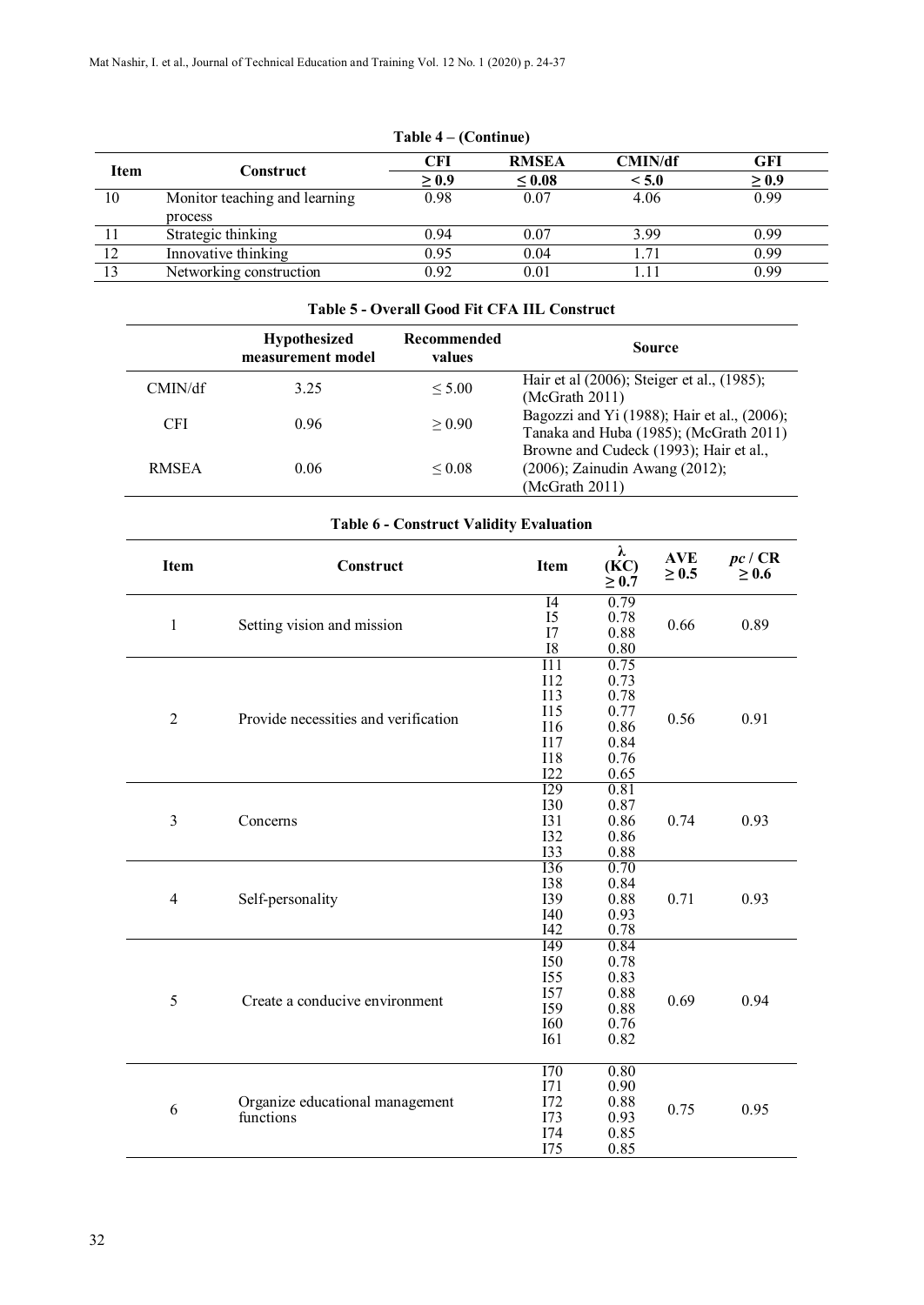|       | <b>Item</b> | Construct                             | Item                       | λ<br>(KC)<br>$\geq 0.7$ | <b>AVE</b><br>$\geq 0.5$ | pc/CR<br>$\geq 0.6$ |
|-------|-------------|---------------------------------------|----------------------------|-------------------------|--------------------------|---------------------|
|       |             |                                       | I79                        | 0.84                    |                          |                     |
| 7     |             | Team work                             | <b>I80</b>                 | 0.89                    | 0.71                     | 0.91                |
|       |             |                                       | <b>I81</b>                 | 0.82                    |                          |                     |
|       |             |                                       | <b>I82</b>                 | 0.83                    |                          |                     |
|       |             |                                       | <b>I100</b>                | 0.79                    |                          |                     |
| $8\,$ |             | Promote academic learning climate     | I101                       | 0.88                    | 0.68                     | 0.90                |
|       |             |                                       | <b>I102</b>                | 0.86                    |                          |                     |
|       |             |                                       | <b>I103</b><br><b>I118</b> | 0.78<br>0.84            |                          |                     |
|       |             |                                       | I119                       | 0.89                    |                          | 0.91                |
| 9     |             | Ability to organize                   | <b>I120</b>                | 0.82                    | 0.71                     |                     |
|       |             |                                       | <b>I125</b>                | $0.80\,$                |                          |                     |
|       |             |                                       | I131                       | 0.83                    |                          |                     |
|       |             |                                       | <b>I133</b>                | 0.90                    |                          |                     |
| 10    |             | Monitor teaching and learning process | <b>I134</b>                | 0.89                    | 0.76                     | 0.93                |
|       |             |                                       | <b>I135</b>                | 0.87                    |                          |                     |
|       |             |                                       | <b>I148</b>                | 0.78                    |                          |                     |
|       |             | <b>Strategic Thinking</b>             | I149                       | 0.85                    |                          |                     |
| 11    |             |                                       | I150                       | 0.86                    | 0.68                     | 0.91                |
|       |             |                                       | I151                       | 0.82                    |                          |                     |
|       |             |                                       | I152                       | 0.79                    |                          |                     |
|       |             |                                       | I157                       | 0.78                    |                          |                     |
|       |             |                                       | <b>I158</b>                | 0.84                    |                          |                     |
| 12    |             | Innovative Thinking                   | I159                       | 0.86                    | 0.69                     | 0.90                |
|       |             |                                       | I160                       | 0.84                    |                          |                     |
|       |             |                                       | I176                       | 0.75                    |                          |                     |
|       |             |                                       | I178                       | 0.72                    |                          |                     |
| 13    |             | Network Construction                  | I179                       | 0.80                    | 0.54                     | 0.80                |
|       |             |                                       | <b>I182</b>                | 0.73                    |                          |                     |
|       |             |                                       | I185                       | 0.80                    |                          |                     |

**Table 6 – (Continue)**

*Note: λ = Weighting Factor (Cronbach Coefficient) (KC), CR = AVE Credibility Composite = Average Variance Extracted*

Based on Table 5 the weighting factor value has the highest credibility which is an item of 73 in the sixth construct which is to manage the functions of education management with the value 0.93. However, all items have a high weighting factor value of 0.73-0.93 therefore it adheres to the internal credibility value of  $\geq$  0.7. Next, for convergence validity, all items have high significant levels that satisfy the AVE value of 0.5 or higher for each construct. Lastly is CR which is the composite credibility value which satisfies the value of  $\geq 0.6$  for each construct. All the result finding values satisfy the IIL comparability model and is also in line with the opinions of (Hair et al. 2009) and (Bentler  $\&$ Yuan 2000) The second level innovative instructional leadership CFA model in Diagram 2 also shows that IIL construct has reached a discriminant validity where there aren't any items that are cross-loading or is redundant with other items (Hair et al. 2010). This shows that all items contained in this construct can unidimensional measure each construct as well as achieving validity and credibility that is required in the model development. In conclusion, this model has a good fit, convergent validity, discriminant, and a good composite credibility. This is based on the overall findings of the measurement model in Table 4 till Table 7.

| No.            | Construct                  | <b>Item</b> | λ<br>(KC)<br>$\geq 0.7$ | <b>AVE</b><br>$\geq 0.5$ | pc / CR<br>$\geq 0.6$ |
|----------------|----------------------------|-------------|-------------------------|--------------------------|-----------------------|
|                |                            | I4          | 0.79                    |                          |                       |
|                | Setting vision and mission | I5          | 0.78                    | 0.66                     | 0.89                  |
|                |                            | 17          | 0.88                    |                          |                       |
|                |                            | I8          | 0.80                    |                          |                       |
| $\overline{2}$ |                            | I11         | 0.75                    |                          |                       |
|                | Provide necessities and    | I12         | 0.73                    | 0.56                     | 0.91                  |
|                | verification               | 113         | 0.78                    |                          |                       |
|                |                            |             |                         |                          |                       |

**Table 7- Construct Validity Evaluation**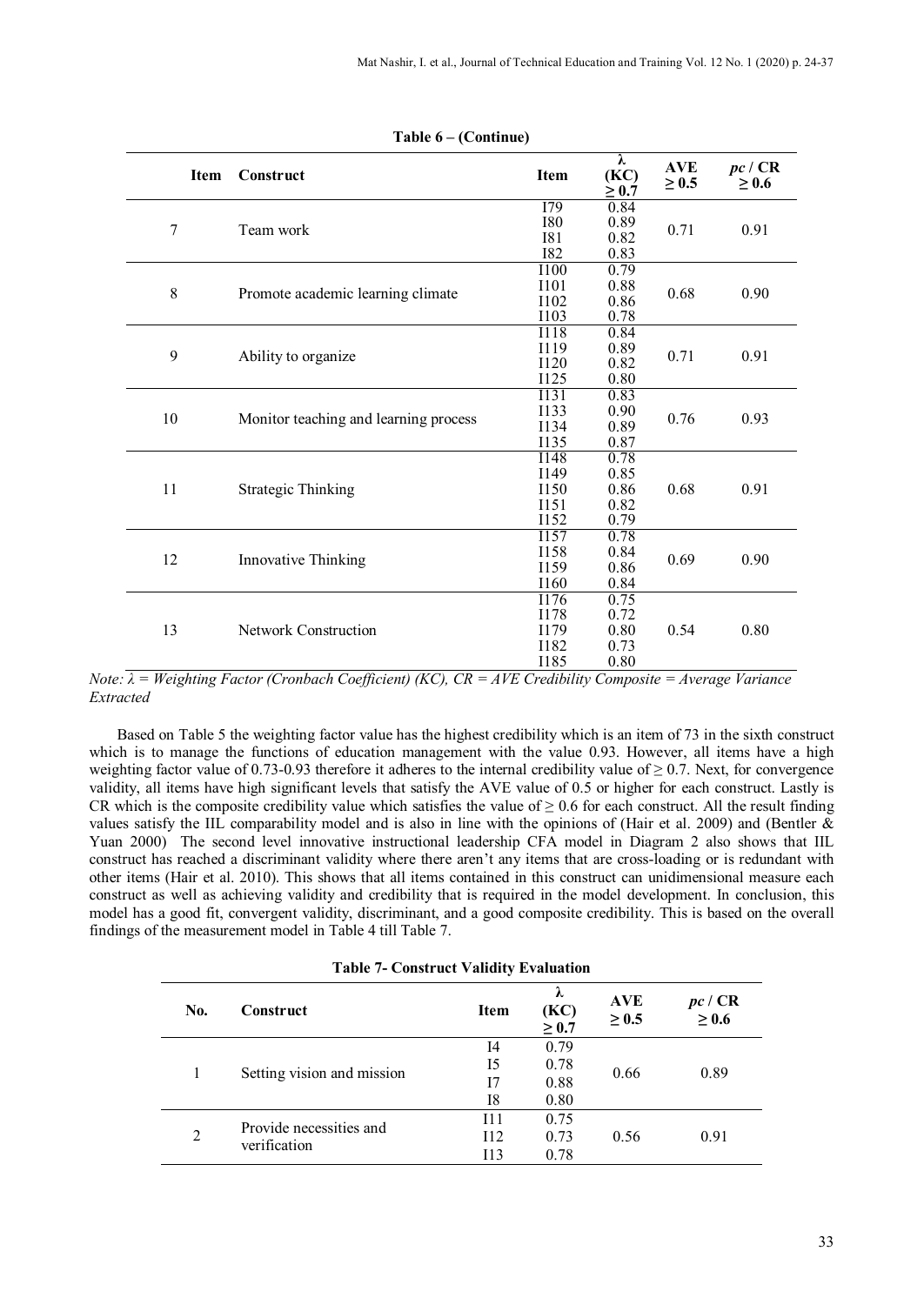|                | Table 7- (Continue)            |                     |                         |                          |                       |
|----------------|--------------------------------|---------------------|-------------------------|--------------------------|-----------------------|
| No.            | Construct                      | Item                | λ<br>(KC)<br>$\geq 0.7$ | <b>AVE</b><br>$\geq 0.5$ | pc / CR<br>$\geq 0.6$ |
|                |                                | $\overline{115}$    | 0.77                    |                          |                       |
|                |                                | <b>I16</b>          | 0.86                    |                          |                       |
|                |                                | $117$               | 0.84                    |                          |                       |
|                |                                | <b>I18</b>          | 0.76                    |                          |                       |
|                |                                | I22                 | 0.65                    |                          |                       |
|                |                                | <b>I29</b>          | 0.81                    |                          |                       |
|                |                                | <b>I30</b>          | 0.87                    |                          |                       |
| 3              | Concerns                       | <b>I31</b>          | 0.86                    | 0.74                     | 0.93                  |
|                |                                | <b>I32</b>          | 0.86                    |                          |                       |
|                |                                | 133                 | 0.88                    |                          |                       |
|                |                                | <b>I36</b>          | 0.70                    |                          |                       |
|                |                                | <b>I38</b>          | 0.84                    |                          |                       |
| $\overline{4}$ | Self-personality               | 139                 | 0.88                    | 0.71                     | 0.93                  |
|                |                                | <b>I40</b>          | 0.93                    |                          |                       |
|                |                                | I42                 | 0.78                    |                          |                       |
|                |                                | <b>I49</b>          | 0.84                    |                          |                       |
|                |                                | <b>I50</b>          | 0.78                    |                          |                       |
|                |                                | <b>I55</b>          | 0.83                    |                          |                       |
| 5              | Create a conducive environment | <b>I57</b>          | 0.88                    | 0.69                     | 0.94                  |
|                |                                | I59<br><b>I60</b>   | 0.88                    |                          |                       |
|                |                                | <b>I61</b>          | 0.76                    |                          |                       |
|                |                                | I70                 | 0.82<br>0.80            |                          |                       |
|                |                                | I71                 | 0.90                    |                          |                       |
|                | Organize educational           | I72                 | 0.88                    |                          |                       |
| 6              | management functions           | 173                 | 0.93                    | 0.75                     | 0.95                  |
|                |                                | <b>I74</b>          | 0.85                    |                          |                       |
|                |                                | I75                 | 0.85                    |                          |                       |
|                |                                | I79                 | 0.84                    |                          |                       |
|                |                                | <b>I80</b>          | 0.89                    |                          |                       |
| 7              | Team work                      | <b>I81</b>          | 0.82                    | 0.71                     | 0.91                  |
|                |                                | <b>I82</b>          | 0.83                    |                          |                       |
|                |                                | <b>I100</b>         | 0.79                    |                          |                       |
| $\,$ $\,$      | Promote academic learning      | I101                | 0.88                    | 0.68                     | 0.90                  |
|                | climate                        | I102                | 0.86                    |                          |                       |
|                |                                | <b>I103</b>         | 0.78                    |                          |                       |
|                |                                | <b>I118</b>         | 0.84                    |                          |                       |
| 9              | Ability to organize            | I119                | 0.89                    | 0.71                     | 0.91                  |
|                |                                | <b>I120</b>         | 0.82                    |                          |                       |
|                |                                | <b>I125</b>         | $0.80\,$                |                          |                       |
|                |                                | <b>I131</b>         | 0.83                    |                          |                       |
| $10\,$         | Monitor teaching and learning  | <b>I133</b>         | 0.90                    | 0.76                     | 0.93                  |
|                | process                        | <b>I134</b>         | 0.89<br>0.87            |                          |                       |
|                |                                | <b>I135</b>         |                         |                          |                       |
|                |                                | <b>I148</b>         | 0.78<br>0.85            |                          |                       |
|                |                                | I149                | 0.86                    |                          |                       |
| 11             | <b>Strategic Thinking</b>      | <b>I150</b>         | 0.82                    | 0.68                     | 0.91                  |
|                |                                | I151                | 0.79                    |                          |                       |
|                |                                | <b>I152</b>         |                         |                          |                       |
|                |                                |                     | 0.78                    |                          |                       |
|                |                                | I157                | 0.84                    |                          |                       |
| 12             | Innovative Thinking            | <b>I158</b><br>I159 | 0.86                    | 0.69                     | 0.90                  |
|                |                                | <b>I160</b>         | 0.84                    |                          |                       |
|                |                                |                     |                         |                          |                       |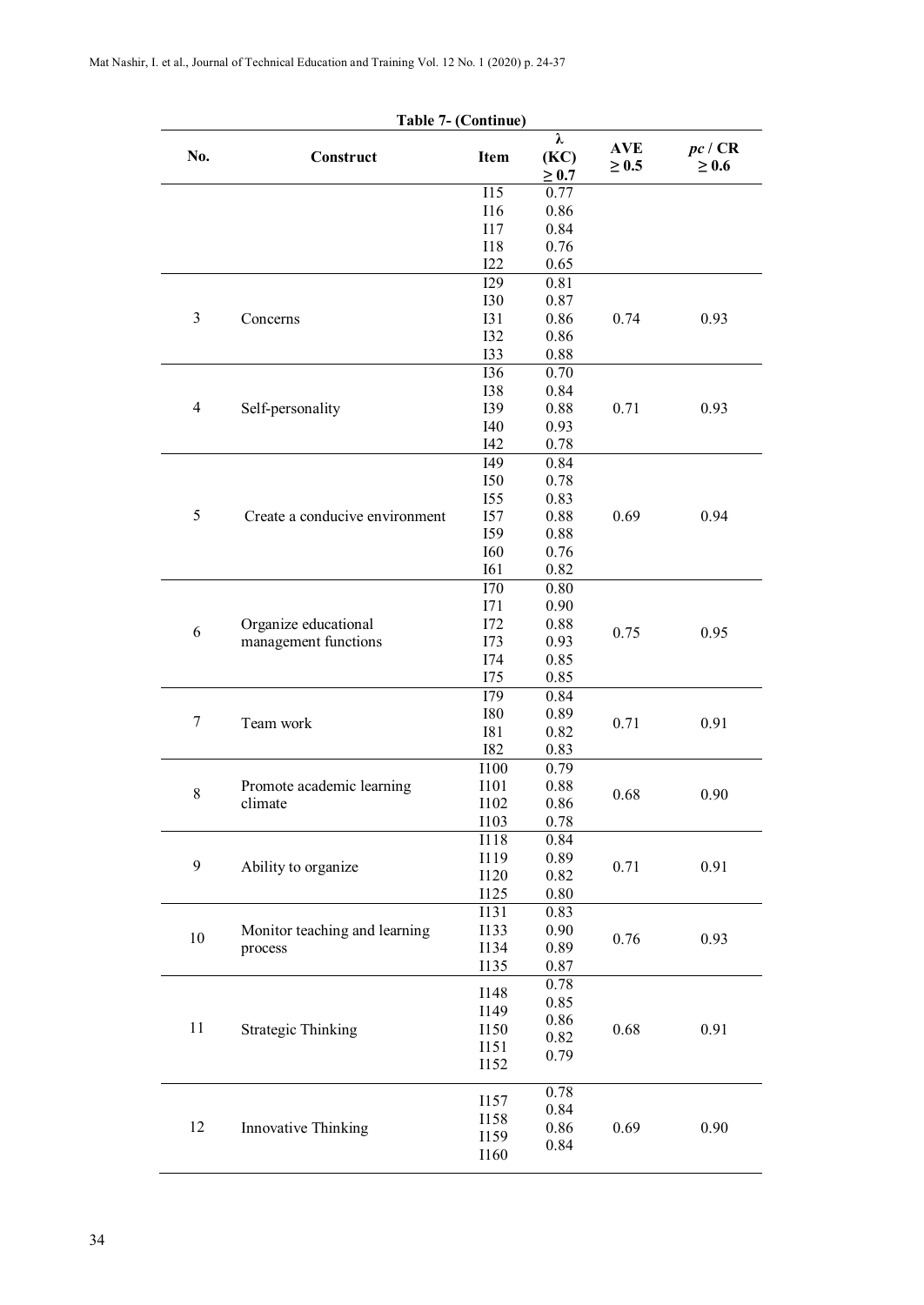| No. | Construct            | <b>Item</b> | λ<br>(KC)<br>$\geq 0.7$ | <b>AVE</b><br>$\geq 0.5$ | pc/CR<br>$\geq 0.6$ |
|-----|----------------------|-------------|-------------------------|--------------------------|---------------------|
| 13  | Network Construction | I176        | 0.75                    | 0.54                     | 0.80                |
|     |                      | I178        | 0.72                    |                          |                     |
|     |                      | I179        | 0.80                    |                          |                     |
|     |                      | I182        | 0.73                    |                          |                     |
|     |                      | I185        | 0.80                    |                          |                     |

**Table 7- (Continue)**

*Note: λ = Weighting Factor (Cronbach Coefficient) (KC), CR = AVE Credibility Composite = Average Variance Extracted*

#### **5. Discussion and Conclusion**

The analysis that has been carried out has produced 13 constructs as well as 68 items in the construct towards innovative instructional leadership (IIL) for the polytechnic system in Malaysia. The descriptive analysis used is min values, median, standard deviation, and quartile between ranges (IQR) where to get a unanimous agreement between 11 experts. Besides that, the percentage value and standard deviation are needed to analyse respondent profiles in the review research that had been carried out.

Confirmatory analysis factor (CFA) had been carried out to determine the IIL measurement model based on review research data that consist of 575 respondents. A *fit of indices* measurement model CFA analysis results have been formed with the value of (CMIN/DF=3.25, CFI=0.96 and RMSEA=0.06). Overall, this research has obtained the instruments for innovative instructional leadership to be used as a guide for administrators to measure weaknesses and loopholes among themselves. Therefore, the models used which are Grayson and Baldwin (2007), Hallinger and Murphy (1985), Liedtka (1990), McEwan (1998), Moss and Jerome (1994), Murphy (1990), NASSP (2001) as well as Sloane (2007) are found to be relevant in this innovative instructional leadership context.

Next is the development of an innovative instructional leadership measurement model that can be used as the base and guidance to relevant parties such as the Polytechnic Education Department to increase their administrative professionalism specifically in the technical institution.

In conclusion, research regarding innovative instructional leadership (IIL) was carried out because leadership plays an important role in increasing the quality of achievements and success in the management of polytechnic system. To produce an effective leadership system, aspects regarding leadership objectives, execution and direction have to be given proper attention so that any weaknesses can be overcome. This research not only look at the important leadership aspects in the learning and teaching process in classrooms but covers all aspects that is related to the management of innovative instructional leadership in organization level. Failure for leaders to improve themselves in leadership will cause an organization to not experience any changes, viable and competitive.

Research findings have also self-implicated basic education, administrative organization, and administrative professionalism. Based on the findings, polytechnic administrators lack the practice of innovative instructional leadership. This is based on the questionnaire analysis that was done before this. Therefore, it is hoped that the development of the new innovative instructional leadership measurement model will give a positive impact on relevant parties and technical administrators mainly the polytechnic system in Malaysia.

#### **Acknowledgement**

The authors would like to thank all the respondents who participated as the panels in the development of Innovative Instructional Leadership measurement models. This study is supported by the Geran Penyelidikan Khas Universiti Berteraskan Pendidikan 2017 by Universiti Pendidikan Sultan Idris entitled "Pembangunan Konstuk dan Model Pengukuran Kepimpinan Instruksional Berinovatif" with the research code of 2017-0307-107-01.

#### **Reference**

Anderson, B. R. (2010). Evaluating the Effects of Globalisation. *Ethos*. Retrieved from http://ezproxy.hope.ac.uk:2071/ehost/pdfviewer/pdfviewer?vid=3&hid=14&sid=2ae8b295-f6e2-4317-9841 a2e6a80931ca@sessionmgr14

Andrew Yang. (2014). *Smart People Should Build Things*. (J. A. Metsch, Ed.) (1st ed.). New York, London: HarperCollins.

Avolio, B. J., Walumbwa, F. O., & Weber, T. J. (2009). Leadership: Current Theories, Research, and Future. *Annual*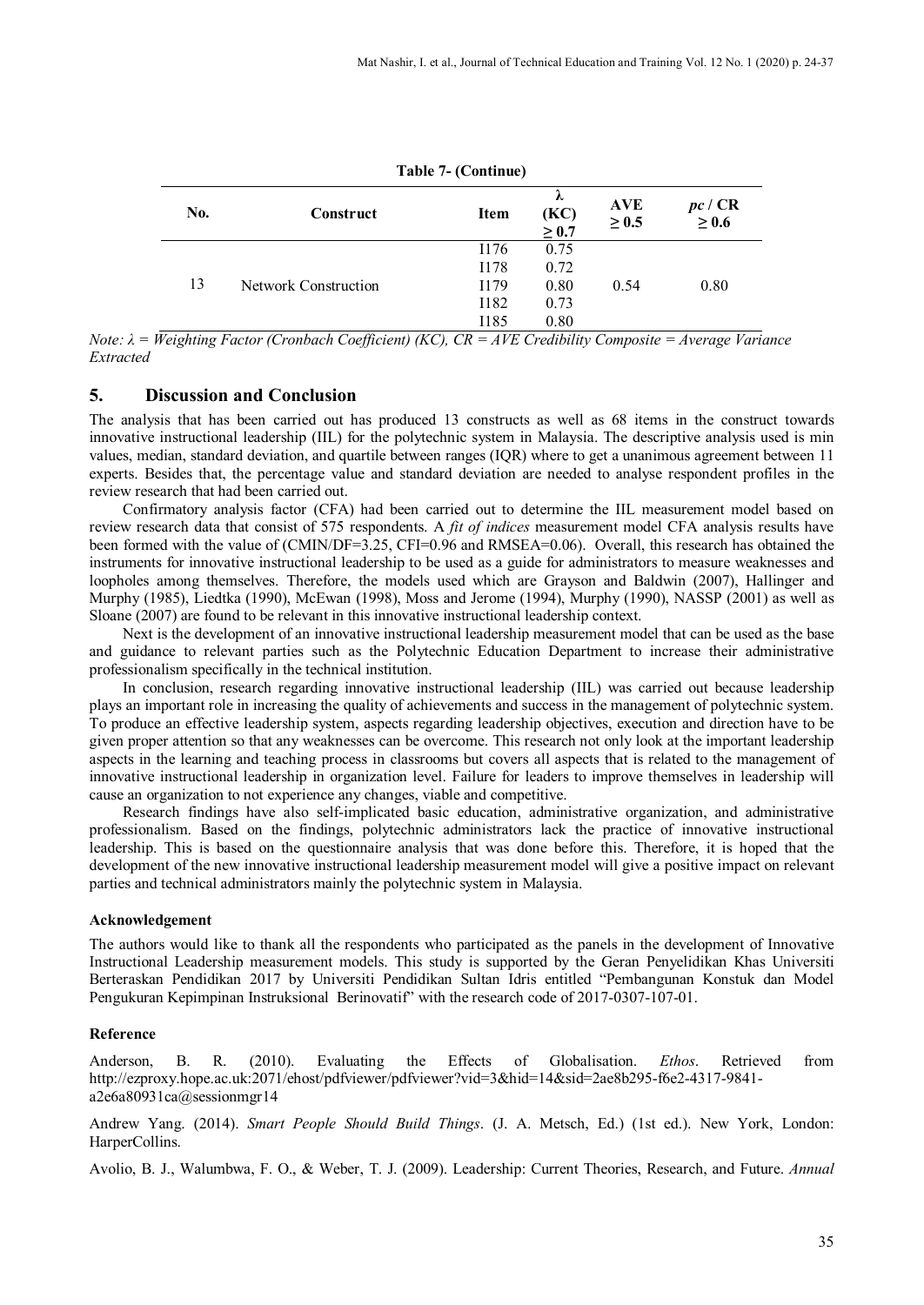*Review of Psychology*, 421–49. doi:10.1146/annurev.psych.60.110707.163621

Azila Dason, Rohana Hamzah, A. U. (2011). Hala Tuju Pendidikan Teknik dan Vokasional ke arah Memartabatkan Falsafah, 1–13. 1–13. Retrieved from http://eprints.utm.my/14935/1/Hala\_Tuju\_Pendidikan\_Teknik\_dan\_Vokasional\_ke\_arah\_Memartabatkan\_Falsafah\_Pe ndidikan\_Negara.pdf

Bentler, P. M., & Yuan, K.-H. (2000). On Adding a Mean Structure to a Covariance Structure Model. *Educational and Psychological Measurement*. doi:10.1177/00131640021970574

Chua, Y. . (2009). *Statistik Penyelidikan Lanjutan 1: Buku 1*. Kuala Lumpur: McGraw-Hill (Malaysia) Sdn.Bhd.

Curt Grayson & David Baldwin. (2007). *Leadership Networking;connect,collaborate,create*. North Carolina: Leadership, Center for Creative.

F. Joseph, Jr. Hair, C.William, Black, J. Barry, B. (2009). *Multivariate Data Analysis* (7th ed.).

Fazlina Mohd Yunus. (2007). *Pendidikan Teknik*. Universiti Tun Hussein Onn Malaysia.

George B. Bradt, J. A. C. and J. E. P. (2011). *The New Leaders -100 Day Action Plan* (1st ed.). United States of America: John Wiley & Sons.

Hair, J. F., Black, W. C., Babin, B. J., Anderson, R. E., & Tatham, R. L. (2010). *Multivariate data analysis* ((7th ed.).). Saddle River, NJ: Upper Pearson Education.

Hallinger, P.& Murphy, J. (1985). Assessing the instructional leadership behavior of principals. *Elementary School Journal, 86*(2), 217–248.

Hargreaves, A., & Fink, D. (2003). The Seven Principles of Sustainable Leadership by. *Educational Leadership*, *61*(December), 8. Retrieved from http://www.marylandpublicschools.org/NR/rdonlyres/F7D49A8D-E9D0-4C49- 9DE6-3A878BC9F1F4/18748/seven\_principles.pdf

Howard Gardner & Emma Laskin. (2011). *Leading Minds:an anatomy of leadership*. New York: Basic Books.

Husnuzan. (2012). Mengembangkan Karakter Kepemimpinan Mahasiswa Sebagai Generasi Harapan Bangsa Melalui Kepemimpinan Berbasis Kampus. Retrieved from http://www.indodetik.com/2012/09/mengembangkan-karakterkepemimpinan.html

Jack Weatherford. (2005). *Genghis Khan and the Making of the Modern World*. (U. S. A. . Dream Books Company, LLC (Englewood, CO, Ed.). Broadway.

Jo Owen. (2011). *How to Lead* (3rd ed.). Britain: Pearson Education,Inc.

Jörg Achim Zoll. (2012). *Nelson Mandela: Einer, der Gegensätze versöhnte*. (U. K. The Book Depository EURO (London, Ed.). Down to Earth.

Kahn, B. (2006). *Research in Education*. (Boston, Ed.) (10th ed.). Pearson Education,Inc.

Kapsali, M. (2011). Systems thinking in innovation project management: A match that works. *International Journal of Project Management*, *29*, 396–407. doi:10.1016/j.ijproman.2011.01.003

Larry B. Christensen, R. B. J. & L. A. T. (2011). *Research Methods, DEsign and Analysis*. (Jeff Marshall, Ed.) (11th ed.). Boston, MA: Allyn & Bacon.

Marianne Abib-Pech. (2013). *The Financial Times Guide to Leadership:How to Lead Effectively and Get Results* (1st ed.). London,Engaland: Pearson Education,Inc.

Mohd. Majid Konting. (2005). *Kaedah penyelidikan pendidikan. .* Kuala Lumpur: Dewan Bahasa dan Pustaka.

Moss & Jerome. (1994). *"Leader Attributes Inventory" Manual.*

Oren Harrari. (2007). *Break from the Pack-How to Compete a Copycat Economy*. New Jersey: FT Press.

Paul Romer. (1997). For Economist Paul Romer, Prosperity Depends on Ideas. *Wall Street Journal*. Retrieved from www.wsj.com/articles/SB853799061723758500

Richey, R.C., & Klein, J. D. (2007). *Design and Development Research .* New York: Routledge.

Robert E.McGrath. (2011). *Quantitative Models in Psychology*. (R. E.McGrath, Ed.) (1st ed.). Washington, DC: Ameecan Psychological Association. doi:10.1037/12316-000

Robert Loo. (2002). The Delphi method: a powerful tool for strategic management. *Policing: An International Journal of Police Strategies & Management*, *25*(4), 762–769. doi:10.1108/13639510210450677